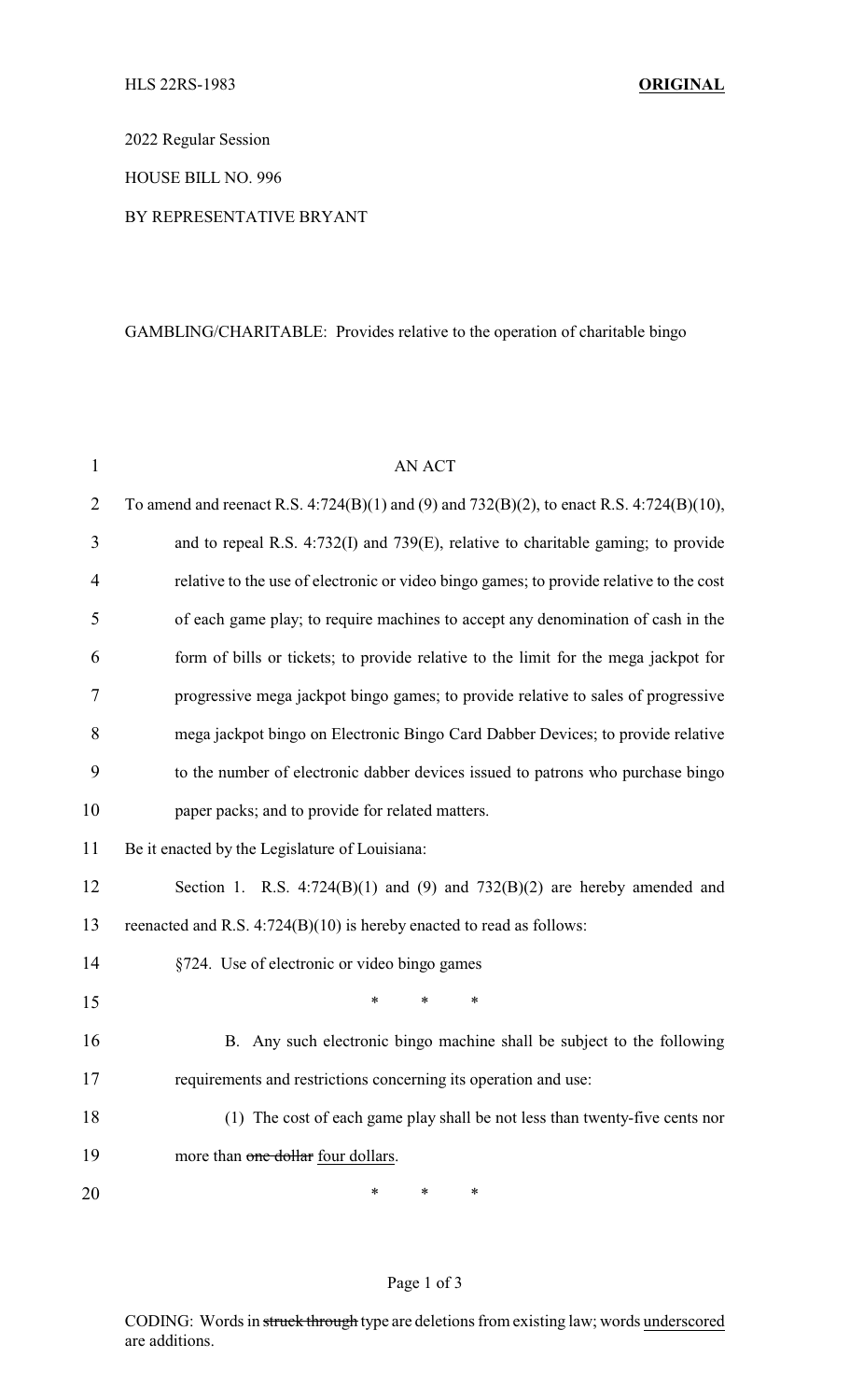| $\mathbf{1}$   | (9) A machine shall have a mechanism that accepts any denomination of                 |
|----------------|---------------------------------------------------------------------------------------|
| $\overline{2}$ | cash in the form of bills or tickets verifiable as valid indicating the ticket value. |
| 3              | No person under the age of eighteen shall assist in the holding,<br>(10)              |
| $\overline{4}$ | operation, or conducting of electronic or video bingo games.                          |
| 5              | $\ast$<br>*<br>*                                                                      |
| 6              | §732. Progressive bingo                                                               |
| 7              | *<br>*<br>*                                                                           |
| 8              | <b>B.</b>                                                                             |
| 9              | ∗<br>*<br>*                                                                           |
| 10             | The mega jackpot for a progressive mega jackpot bingo game played<br>(2)              |
| 11             | pursuant to and in accordance with the provisions of this Section and networked or    |
| 12             | linked together pursuant to Subsection G of this Section may exceed the limit         |
| 13             | established in R.S. 4:714, but shall not exceed ten thirty thousand dollars. Portions |
| 14             | of players' contributions to progressive mega jackpot bingo games may be used for     |
| 15             | consolation prizes and to contribute to the progressive mega prize pool and shall not |
| 16             | be considered part of the limit established in R.S. $4:714(B)$ .                      |
| 17             | $\ast$<br>*<br>*                                                                      |
| 18             | Section 2. R.S. 4:732(I) and 739(E) are hereby repealed in their entirety.            |

### DIGEST

The digest printed below was prepared by House Legislative Services. It constitutes no part of the legislative instrument. The keyword, one-liner, abstract, and digest do not constitute part of the law or proof or indicia of legislative intent. [R.S. 1:13(B) and 24:177(E)]

| HB 996 Original | 2022 Regular Session | <b>Bryant</b> |
|-----------------|----------------------|---------------|
|                 |                      |               |

**Abstract:** Provides relative to electronic video bingo machines, the limit for the mega jackpot for a progressive mega jackpot bingo game, and the use of Electronic Bingo Card Dabber Devices.

Present law (R.S. 4:724(B)) provides relative to requirements and restrictions for electronic video bingo machines. Provides that the cost of each game shall not be less than  $25¢$  nor more than one dollar.

Proposed law provides that the cost of each game shall not be less than  $25¢$  nor more than four dollars. Further requires electronic video bingo machines to have a mechanism that accepts any denomination of cash in the form of bills or tickets verifiable as valid indicating the ticket value.